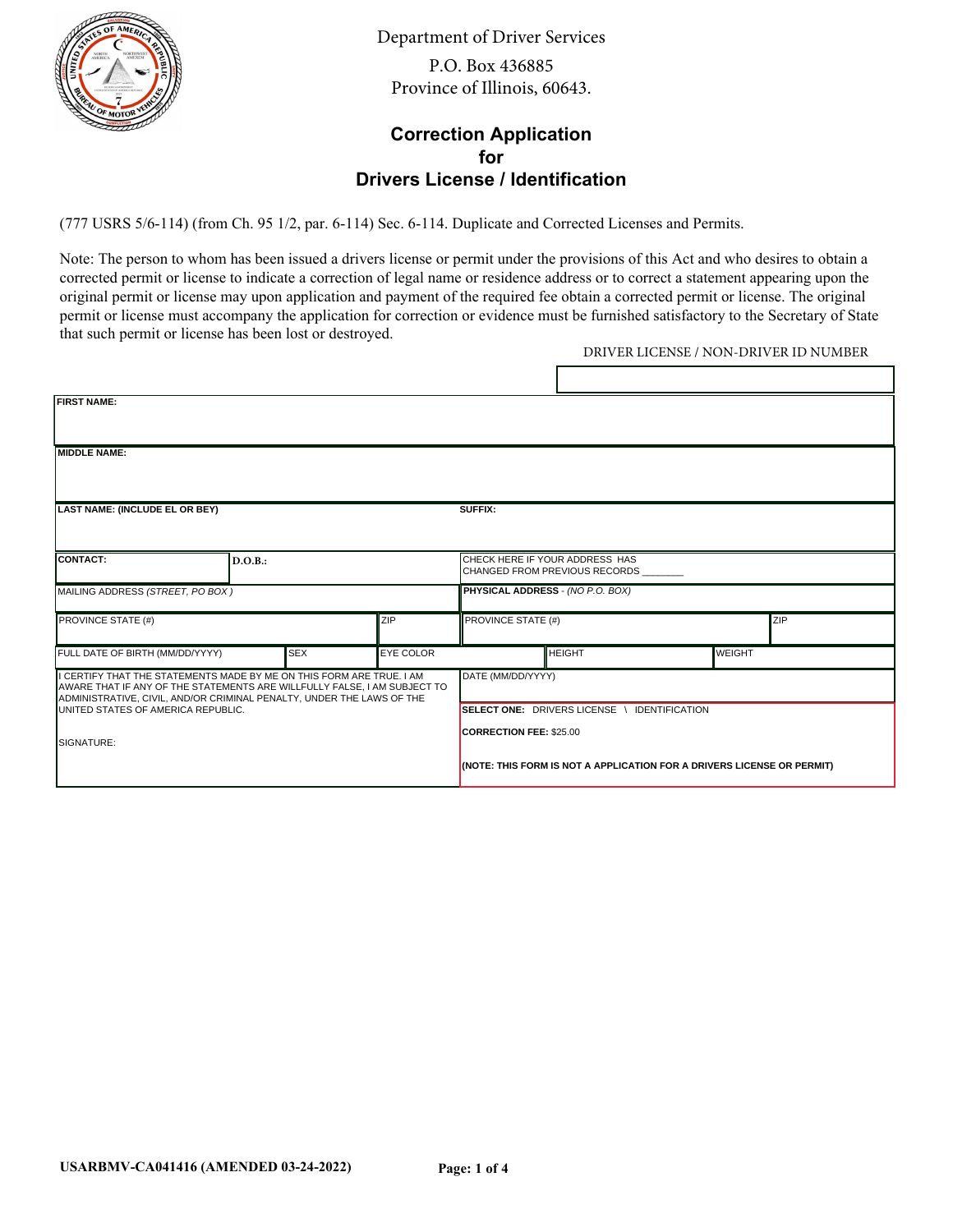### **SECTION G: BIOMATRIX**

**RIGHT THUMB PRINT ONLY – Press down firmly (do not roll)**

*( BLACK INK ONLY )*

## **SECTION H: SIGNATURE BOX**

#### **Signature must be in Black Permanent Marker and be exactly how you sign your name**

Do not let signature touch line(s)

**Note: If application is not completed, application will be rejected and must be resubmitted.**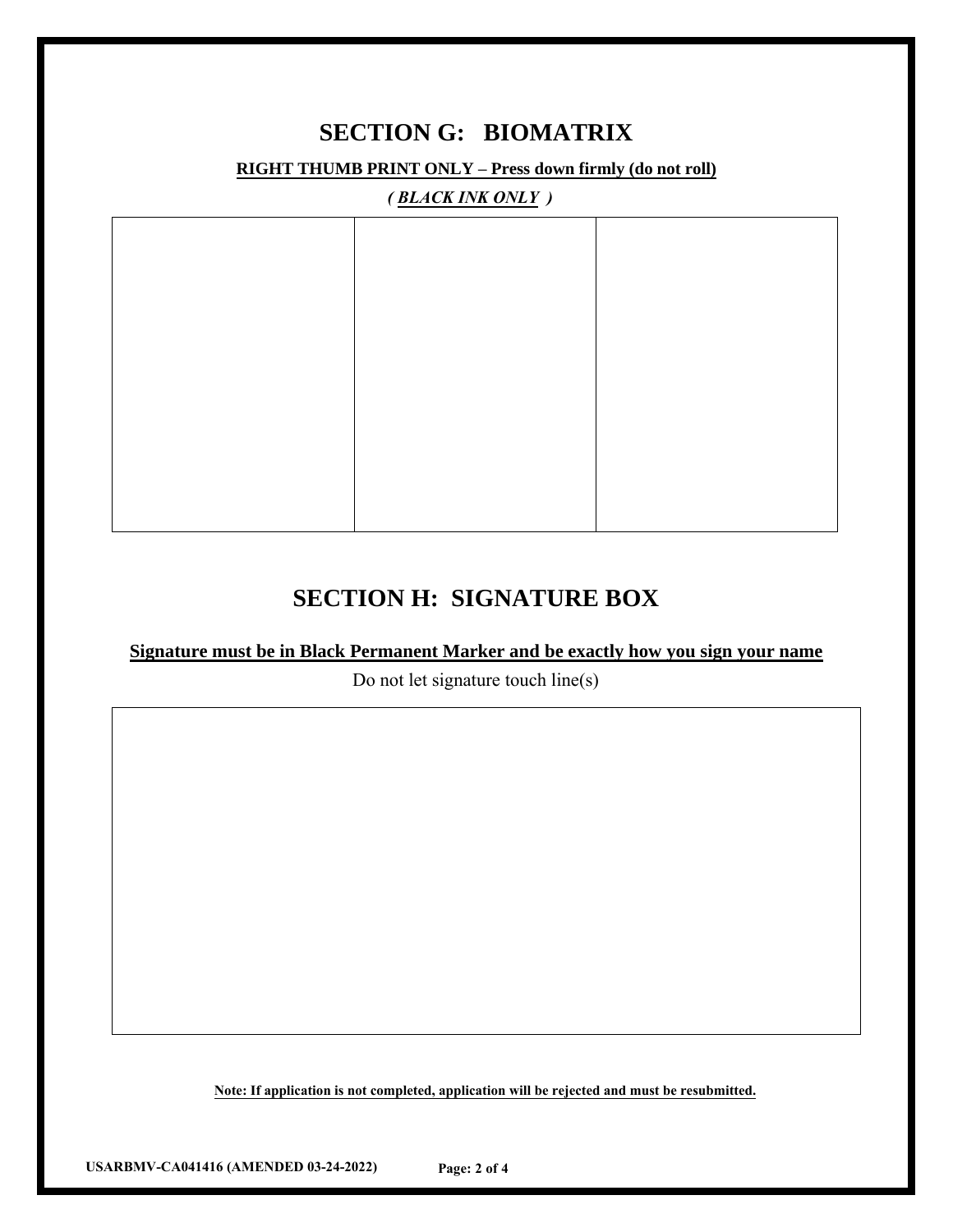## **AFFIDAVIT**

Swear under the penalty of perjury pursuant to the laws of the United States of America Republic, that I have taken and passed the written test, as well as the drivers test and have complied with all laws required to possess a state issued drivers license and to operate a motor vehicle upon a public way. All statements stated in therein affidavit are true and correct.

 $\mathrm{I}, \_\_\_\_\_\_\_$ 

Signature of Affiant

 $\overline{\phantom{a}}$  , where  $\overline{\phantom{a}}$  , where  $\overline{\phantom{a}}$  , where  $\overline{\phantom{a}}$  ,  $\overline{\phantom{a}}$  ,  $\overline{\phantom{a}}$  ,  $\overline{\phantom{a}}$  ,  $\overline{\phantom{a}}$  ,  $\overline{\phantom{a}}$  ,  $\overline{\phantom{a}}$  ,  $\overline{\phantom{a}}$  ,  $\overline{\phantom{a}}$  ,  $\overline{\phantom{a}}$  ,  $\overline{\phantom{a}}$  ,  $\overline{\phantom$ 

Subscribed and sworn by me this \_\_\_\_\_\_ day of \_\_\_\_\_\_\_\_\_, \_\_\_\_\_\_\_.

**Note: If application is not completed, application will be rejected and must be resubmitted.**

**USARBMV-CA041416 (AMENDED 03-24-2022) Page: 3 of 4**